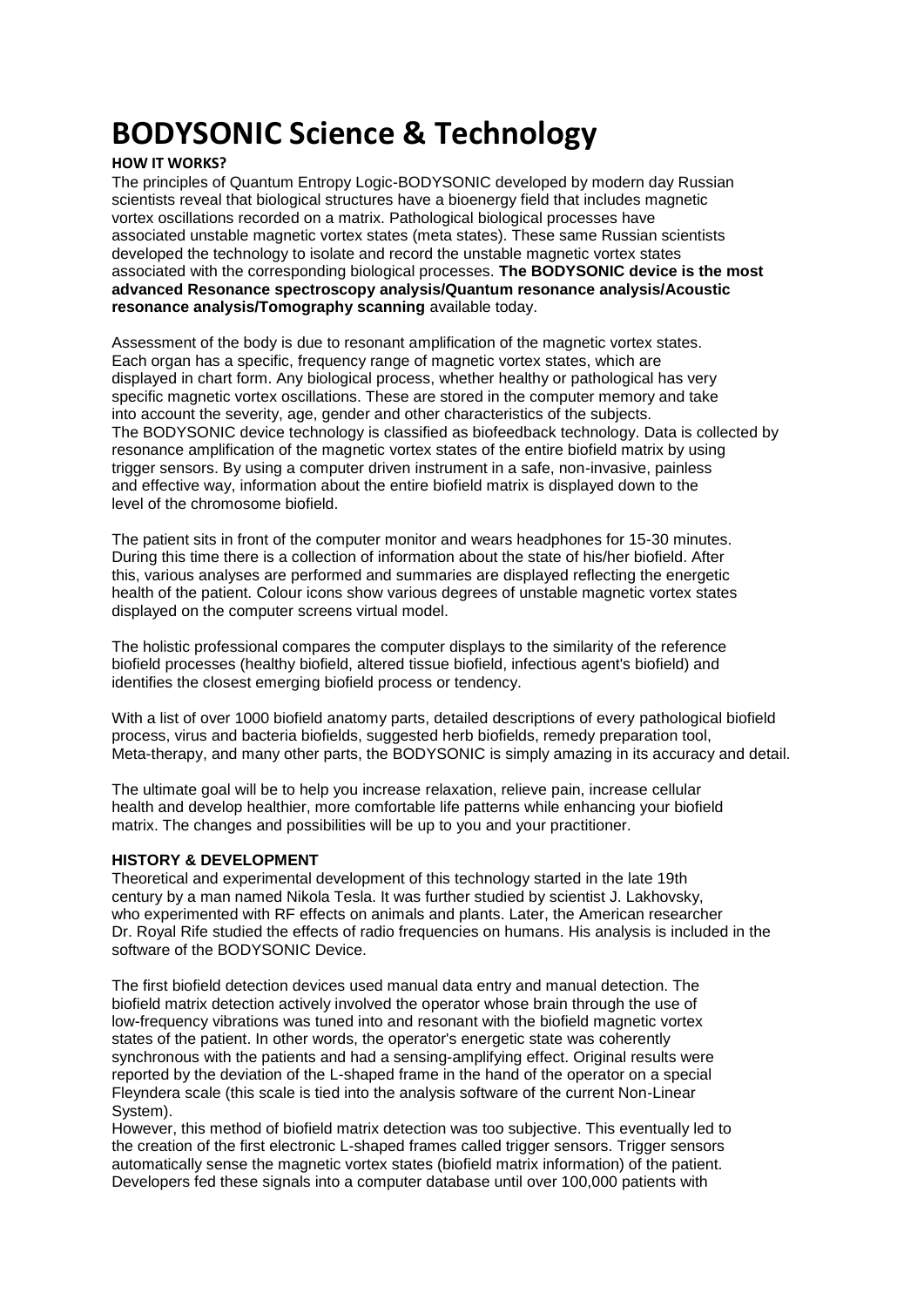over 1000 health processes had been analysed and stored in the database. Distant biofield matrix detection experiments were carried out by VN Kravkov in the 20th century.

Under the guidance of prof. B. Togatova, biofield matrix detection experiments were also carried out on various semiconductor structures.

The BODYSONIC device method of analysis was developed at the Russian Institute of Practical Psychophysics. Every organ and every cell has associated with it a biofield magnetic vortex state which is stored in the computer memory and can be displayed on the computer screen as a graph. These graphs represent the conditions of information exchange between the organ biofield and the environment. Every pathological process with distinctive age and sex has its own distinctive biofield graph stored in the computer memory. After reading the biofield frequency characteristics of a patient, the system compares the degree of their spectral similarity with biofields of healthy and pathologically affected subjects, or the biofields of infection agents, to obtain the closest biofield process or tendency. The culmination of all of this science led to the BODYSONIC. The BODYSONIC device is capable of detecting the biofield frequencies without human intervention, as well as, balancing the biofield imbalances.

## **QUANTUM ENTROPY THEORY & OPERATION PRINCIPLES**

The Foundation of Quantum Entropy Logic Theory (Theodore Van Hoven, Nobel laureate and SP Nesterov) celebrated their 30 year anniversary in 2010. These are the scientists that ultimately developed the underlying theoretical framework and analysis methods used in quantum non-linear systems.

The operation principles of the BODYSONIC device system which belong to the biofeedback and "brain machines" class are based on fundamentals of Nesterov /Van Hoven quantum entropy logic theory.

According to quantum entropy logic theory informational exchange between systems is carried out distantly, associatively and selectively due to the quantum (biofields) magnetic vortex states having energy equal to the energy of a system's elementary structure with destruction. Since E=MC2, if M is destroyed, it is converted to E. This E is the Entropy (disorder). Principles of entropy logic theory were confirmed in physical systems during informational exchange, where unstable magnetic vortex states developed when the possibility of their physical destruction was greatly increased.

Intensity of informational exchange between two exchanging systems A and B is increased when form of one of these systems is destroyed. So in health, when parts of the physical system are degenerating, being attacked by micro-organisms or dying is some way, their Entropy is increased and so are their associated unstable quantum (biofield) magnetic vortex states. The strength of any system is equal to amount of contained information in it. That is why destruction of one system's (A) form with parallel information transferring to another system (B) represents information conservation law postulated by quantum entropy logic theory.

Entropy logic theory states that these are physically true only in cases where A and B systems are quantum and the aggregate of A and B can be described by one condition. This provides the presence of initially existing informational exchange preceding destruction of one system's structures which within the context of entropy logic ties both parts together in single quantum system, because in corresponds to the Einstein - Podolsky - Rosen effect. So as an individual is both physical=A and it's biofield=B (the quantum part,) together they form an aggregate that is one condition. Quantum entropy logic theory allows us to clarify many details of fundamental psychophysical mechanisms which are used in long-range information transfer between two spatially diverse objects. The theory reveals mechanisms for forming associations, information selectivity and other exotic information transfer mechanisms.

The system operates on the basic principle of initiating signal amplification at the destruction of metastable structures. Where the physical structures are degenerative, the